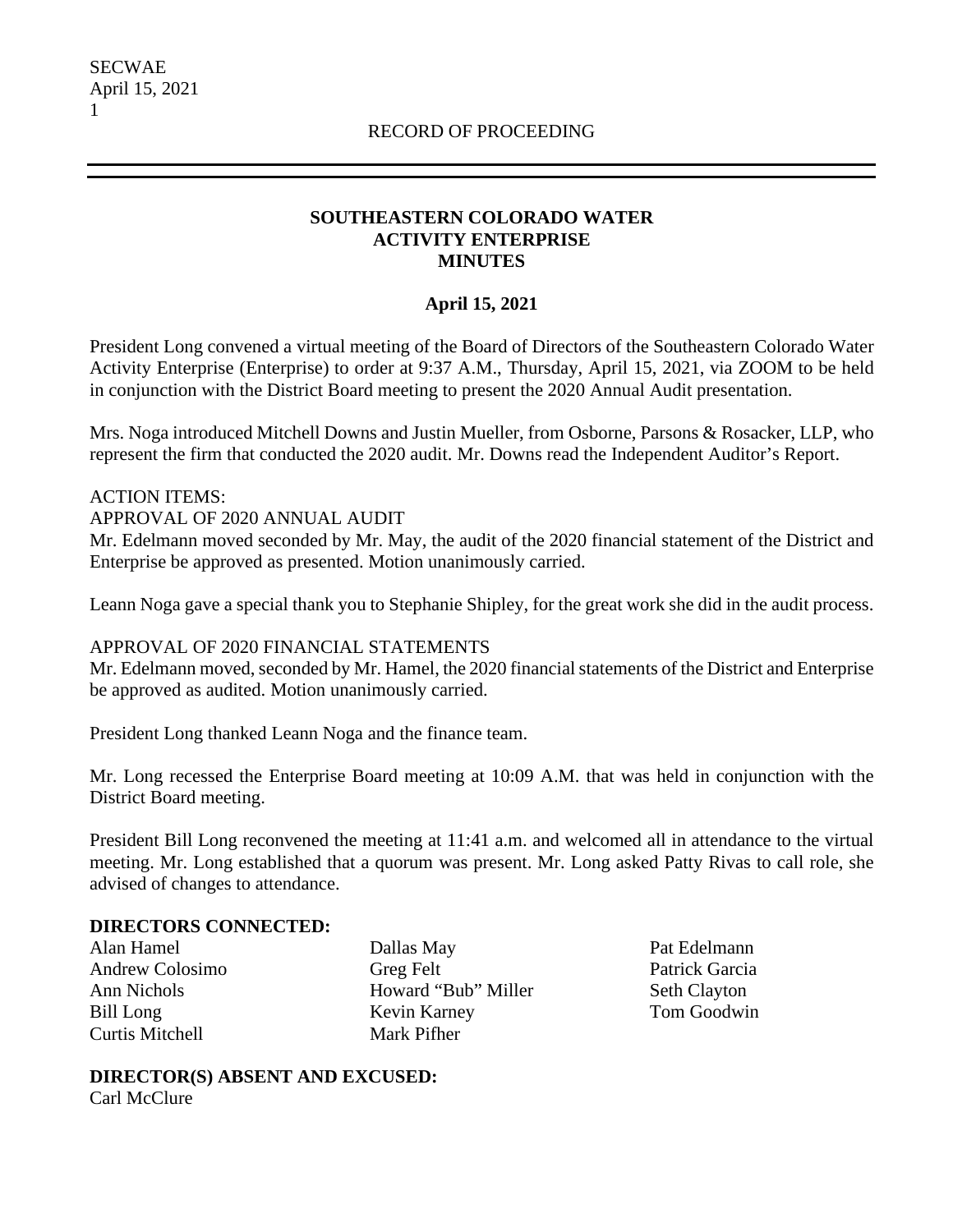### **ENTERPRISE OFFICIALS CONNECTED:**

Executive Director James Broderick; General Counsel Lee Miller; Principal Engineer Kevin Meador; Senior Policy and Issues Manager Chris Woodka; Water Resource Engineer Garrett Markus; Administrator of Finance and Administration Leann Noga; Administrative Support Specialist Margie Medina; Accountant Stephanie Shipley; Accounting Support Specialist Lynette Holt; Patty Rivas Administrative Support Associate.

### **VISITORS CONNECTED:**

Abba Ahmed, Aurora Water; Bill Tyner, Division Engineers Office; Cathy Garcia and Clarice Navarro, Congress Woman Lauren Boebert's office; Jerry Pena, Kennedy Jenks; John Dawson and Warren Paul, Mott MacDonald; Kevin Salter, Kansas Department of Ag; Kevin Bergschneider, HDR Engineering; Krystal Brown, USGS; Mark Scott, Providence Infrastructure; Mike Holmberg, USBR; Tom Waters Arkansas Headwaters Recreation Area; and Christine Arbogast, Kogovsek and Associates.

## **APPROVAL OF MINUTES:**

President Long said the minutes of the March 18, 2021 Board meeting were posted to the Board website for review and asked if there were any corrections or additions. Mr. Garcia moved, seconded by Mr. Felt, to approve the minutes. Motion unanimously carried.

## **TREASURER REPORT:**

Treasurer Nichols reported the financial statements for March 2021, were posted to the Board website for review. Ms. Nichols moved, seconded by Mr. Clayton, for acceptance of the March 2021 financial statements and payment of the April 2021 bills. Motion unanimously carried.

#### **PRESENTATION ITEM:**

## 2021 FRYINGPAN-ARKANSAS PROJECT WATER SUPPLY OUTLOOK

Mr. Markus presented a report to update the Board. The Fryingpan-Arkansas (Fry-Ark) Project utilizes the Boustead Tunnel to import Fryingpan-Arkansas Project water (Project water) for allocation each year. The 20-year average for Project water imports is 58,157 acre-feet (AF) and is highly dependent on snowpack. Snowpack reports are published weekly and display the four SNOTEL sites that are most relative to the Fry-Ark collection system. The snowpack reports also compare the current snowpack to the 30-year average of those four sites and to seven other years with the corresponding Fry-Ark Project water imports for each year. Even though Project water imports are highly dependent on snowpack, there are several key variables that highly effect the actual import amount. Several of those considerations are how fast the snow melts and whether we are legally and available to divert those amounts, excessive sublimation (evaporation of snow without runoff), weather during diversion season, local and basin wide river calls, and precipitation not associated with snowpack.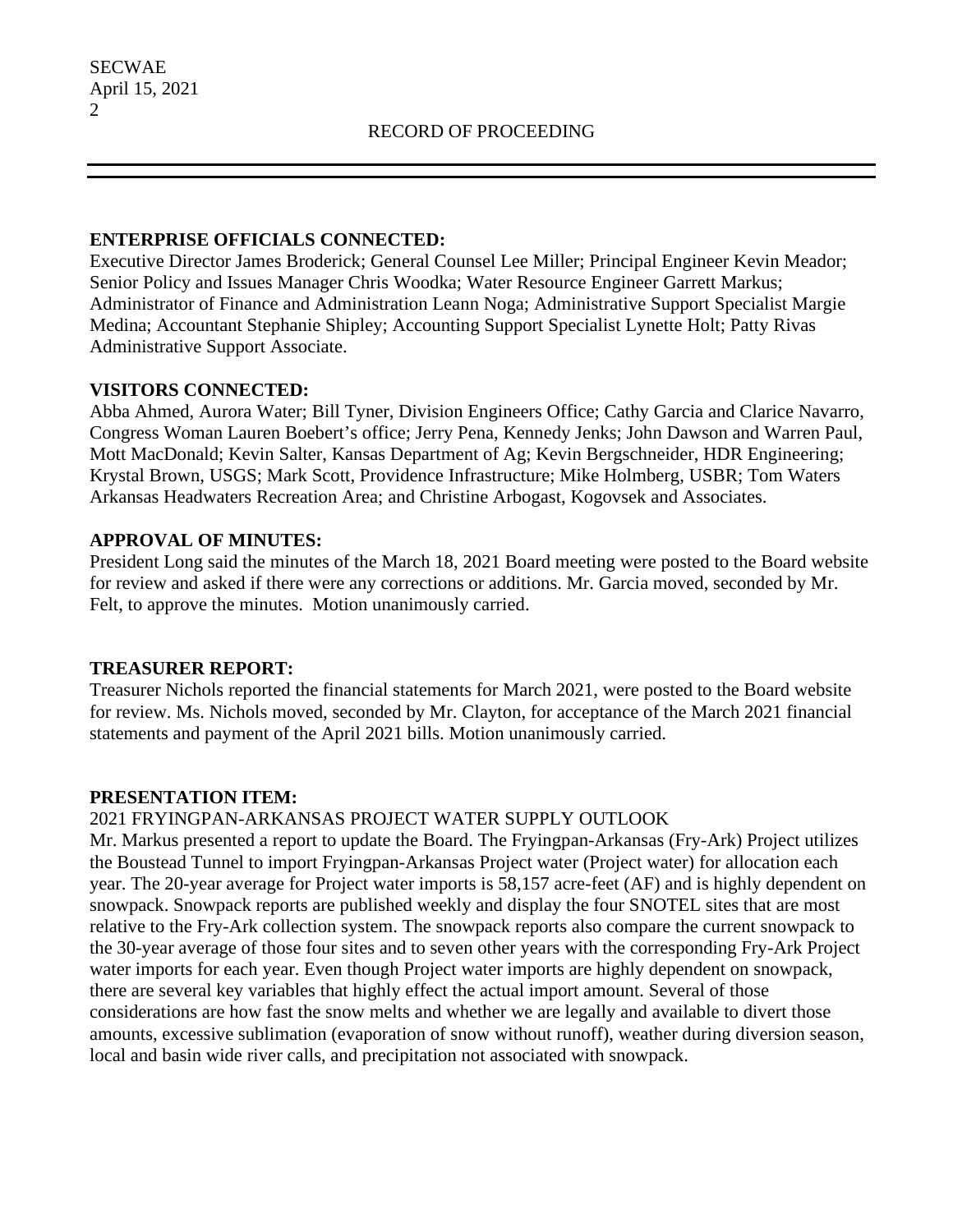A PowerPoint was presented covering the following:

- 1. Upper Colorado River Basin Precipitation from October 2020-March 2021
- 2. Colorado Monthly Snowpack Summary, February. 1, 2021
- 3. Colorado Monthly Precipitation Summary, End of January 2021
- 4. Colorado Monthly Snowpack Summary March 1, 2021
- 5. Colorado Monthly Precipitation Summary, end of February 2021
- 6. Colorado Monthly Snowpack Summary April 1, 2021
- 7. Colorado Monthly Precipitation Summary End March 2021
- 8. Snowpack Charts for April 14, 2021
- 9. Bureau of Reclamation Fry-Ark Import Forecasts
	- a. February  $1 40,200$  acre-feet
	- b. March  $1 44,100$  acre feet
	- c. April  $1 49,000$  acre feet
- 10. 2020-2021 Winter Water Season

### FEDERAL LEGISLATION UPDATE

Ms. Arbogast reported there was talk of the infrastructure bill continuing, and the Administration rolled out its broad plan for a large infrastructure bill. It did include a specific mention of western water infrastructure investment, which is a good differentiation from other water infrastructure usually funded through the state revolving funds.

The appropriations process for FY '22 has begun. Administration's detailed budget comes out at the end of April, we will know what the request for the Arkansas Valley Conduit is at that time. We will not be making an earmark request because of the significant carryover in funding that we have, and because Congressman Buck and Congresswoman Boebert are not participating in the new earmark process, which has not happened in more than a decade. A very different circumstance than two years ago exists for us. But we will be arguing for a plus-up of the Bureau of Reclamation's accounts for projects like AVC and rural water, and perhaps by the time the FY '22 process ends, we will be in a position to ask for plus up dollars.

On the Administration front, Tanya Trujillo has now been officially nominated to serve as Assistant Secretary for Water and Science. Radhika Fox has also been officially nominated to serve as Deputy Administrator for Water at EPA. Both are well known in the water community and have strong backgrounds in water. It appears the nominations of subcabinet and agency positions are coming along, and we hope to hear the nomination for Commissioner of Reclamation very soon.

## **INFORMATION ITEMS:**

The Board was provided written material on the following topics, which was posted to the Board website:

- AVC Update
- JWBHP Update